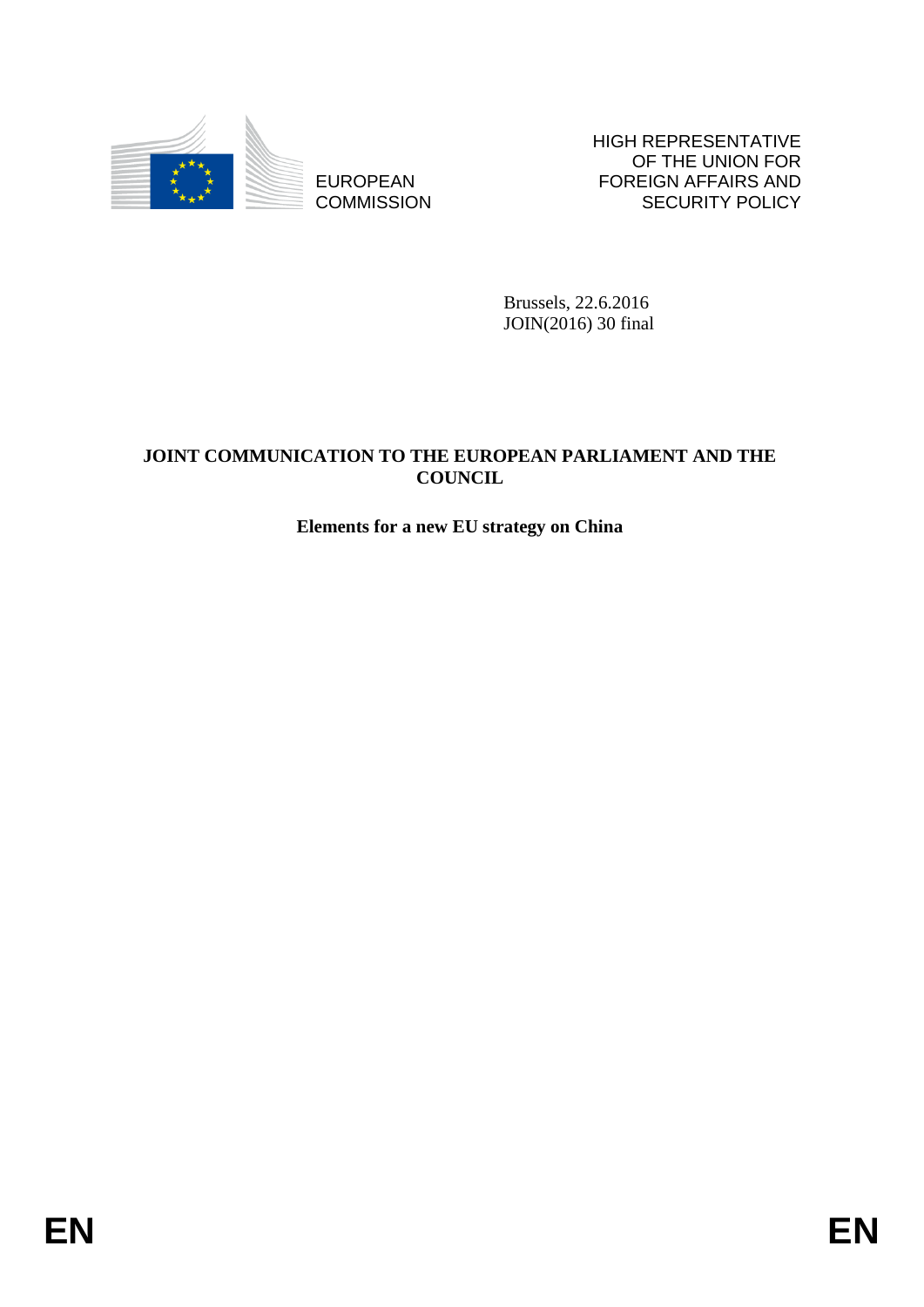# **I. INTRODUCTION**

## *I.1 Executive summary*

**.** 

This Joint Communication proposes elements for a new EU strategy on China. It is intended to constitute the China dimension of implementing the Juncker Commission's political guidelines, contributing to the jobs, growth and investment agenda and to reinforcing the EU as a global actor. It dovetails with the European Commission's "Trade for All" Strategy and takes into account the views of the European Parliament in its December 2015 report on the EU's relations with China, aiming to set out a policy framework for EU engagement with China for the next five years.

The EU and China are two of the three largest economies and traders in the world<sup>1</sup>. Both have changed considerably since the Commission's previous Communication on China a decade ago<sup>2</sup>. The rise of China has happened with unprecedented scale and speed. Not only is China different internally than it was before the current leadership took over in 2013, but China's increased weight and a renewed emphasis on "going global" mean that it is seeking a bigger role and exerting greater influence on an evolving system of global governance.

The EU-China 2020 Strategic Agenda for Cooperation fulfils an important role as the highestlevel joint document guiding the EU-China Comprehensive Strategic Partnership. But the EU needs its own strategy, one which puts its own interests at the forefront in the new relationship; which promotes universal values; which recognises the need for and helps to define an increased role for China in the international system; and is based on a positive agenda of partnership coupled with the constructive management of differences.

This Communication proposes that the EU should:

- Seize new openings to strengthen its relations with China.
- Engage China in its reform process in practical ways which result in mutual benefits for our relations in economic, trade and investment, social, environmental and other areas.
- Promote reciprocity, a level playing field and fair competition across all areas of cooperation.
- Push for the timely completion of negotiations on a Comprehensive Agreement on Investment and an ambitious approach to opening up new market opportunities.
- Drive forward infrastructure, trading, digital and people-to-people connectivity between Europe and China based on an open rules-based platform with benefits for all the countries along the proposed routes.
- Promote global public goods, sustainable development and international security in line with our respective UN and G20 responsibilities.

<sup>&</sup>lt;sup>1</sup> According to the World Bank, in 2014 the EU-28 accounted for 22.6 %, the US 22.3 % and China 13.3% (in total 58.2%) of global GDP measured at market exchange rates. In purchasing power parity terms the EU accounted for 17.1% of global GDP in 2014, the US 15.9%, and China 16.6% (IMF World Economic Outlook, April 2016). According to Eurostat, in 2014 the EU-28 accounted for 15.5% of world imports and exports, the United States 16.6%, and China 13.5%, making together 45.6% of world trade.

<sup>2</sup> European Commission Communication of October 2006: "EU-China: closer partners, growing responsibilities".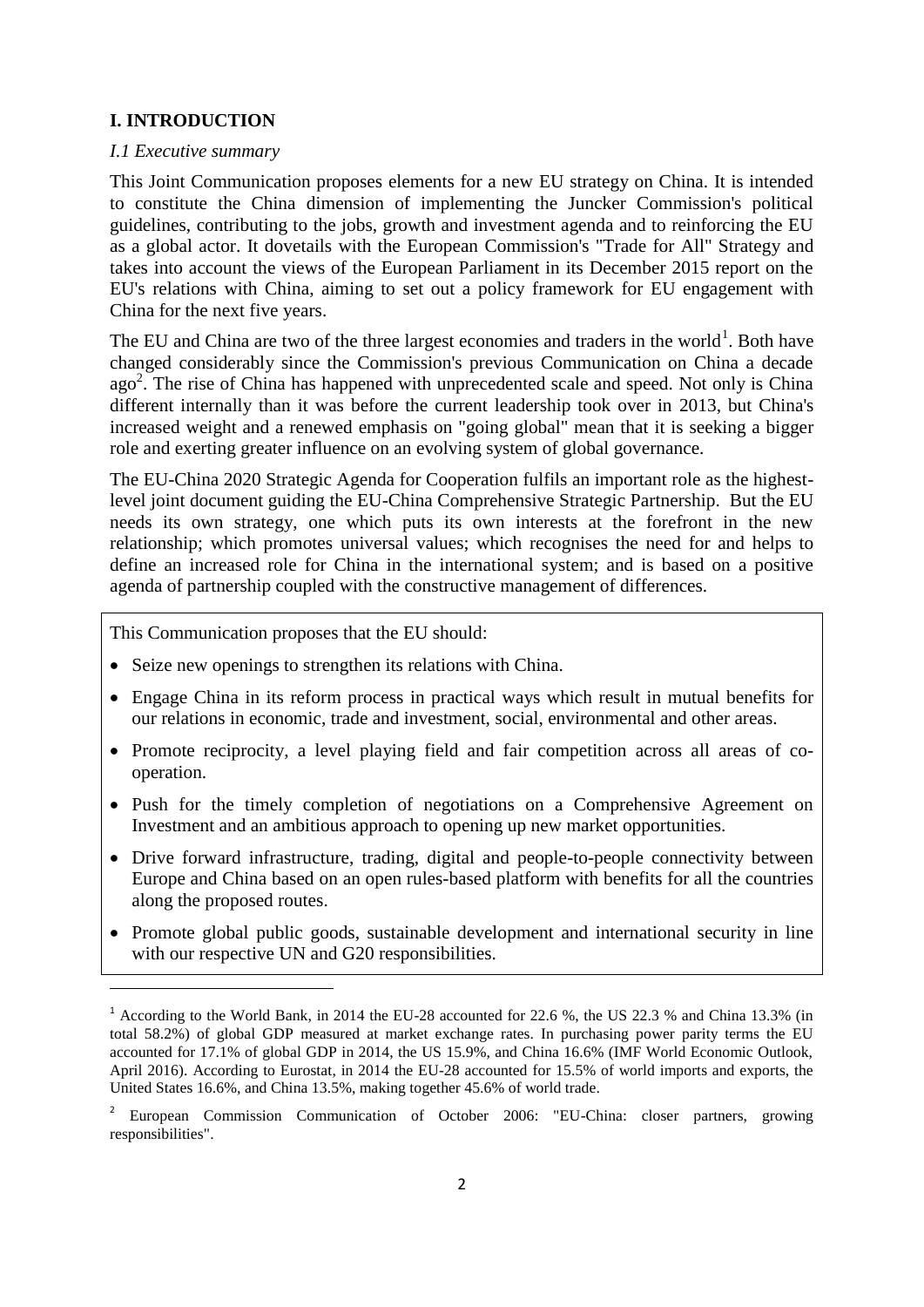- Promote respect for the rule of law and human rights within China and internationally.
- Maximise EU cohesion and effectiveness in its dealings with China.

# *I.2 The China context*

China is at a critical juncture. It has declared its old economic and social model to be "unsustainable", and aims to shift to a more balanced pattern of development which requires a strengthening of the institutional basis required for a market-led economy. This transition is complex and may not always be smooth. Moreover, economic reform has to take place against the background of competing political and economic interests. At the same time, stable economic growth and employment creation are important for domestic political legitimacy. China is witnessing rapid ageing of the population and rising regional and socioeconomic disparities which create domestic tensions.

Internal change in China has external impact. Economically and financially, in trade and investment flows, strategically, increasingly militarily and in other areas, China is seeking space and a voice. As a consequence, the decisions China makes about its political, economic and social development matter to the EU more than ever.

The EU will have to deal with a number of emerging trends:

- China's policy of "going global" is accelerating. Its companies are being encouraged to trade, invest abroad, and find resources as never before. China's growing connection to global capital markets can generate benefits for all, provided that the right framework conditions are in place.
- China's growing global influence and interests lead to a corresponding demand for a greater say in global economic governance. In international relations, China is also engaging more (e.g. on development, climate action, and international security hotspots). In its region, it is becoming more assertive.
- China is facing a structural economic slowdown that will generate challenges and opportunities both within and outside China. China's transition to a more sustainable pattern of development is complex and may lead to bouts of turbulence within China and more widely.
- The latest Five Year Plan is designed to accelerate economic, social and environmental re-balancing and a shift to consumption-driven growth, as well as continuing rule of law reform and anti-corruption efforts.
- There has been a lack of progress in giving the market a more decisive role in the economy in the key areas of concern to the EU. Recent legislative initiatives have introduced new restrictions on foreign operators in China, which go against market opening and the principles of equal treatment and a level playing field. They also deprive China of the best solutions to enhance economic activity.
- At the same time, China's authoritarian response to domestic dissent is undermining efforts to establish the rule of law and to put the rights of the individual on a sounder footing.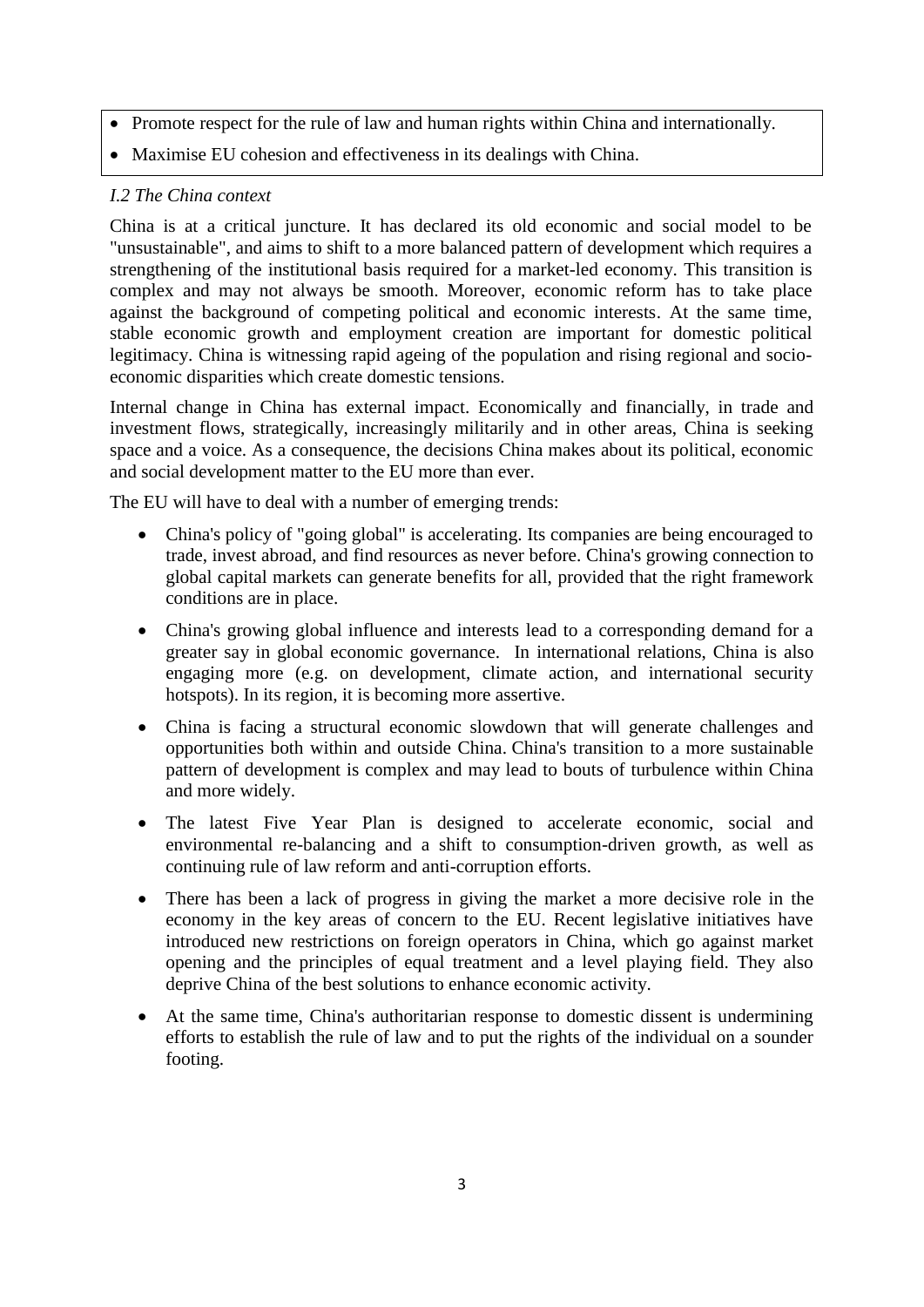# **II. PRINCIPLES OF ENGAGEMENT**

Given the rapid pace of change in the EU and China over the past decade, it is time to reassess and reaffirm the principles underlying the relationship.

The EU expects its relationship with China to be one of **reciprocal benefit** in both political and economic terms. There should be genuine implementation of the Chinese slogan "winwin co-operation". The EU also expects China to assume responsibilities in line with the benefits it draws from the **rules-based international order**.

The EU must project a **strong, clear and unified voice** in its approach to China. When Member States conduct their bilateral relations with China – whether one-on-one or as groups of countries such as the 16+1 format – they should cooperate with the Commission, the EEAS and other Member States to help ensure that aspects relevant to the EU are in line with EU law, rules and policies, and that the overall outcome is beneficial for the EU as a whole.

The EU's external action is governed by the principles which have inspired its own creation: democracy, the rule of law, human rights and respect for the principles of the UN Charter and international law. These principles are reflected in the Chinese constitution and in the international instruments that China has signed. The protection of **human rights** will continue to be a core part of the EU's engagement with China. The EU believes that treating human beings with dignity and respect is essential if citizens are to fulfil themselves and flourish creatively, and is good for the stability and security of Chinese society and the world order.

China's crackdown on defence lawyers, labour rights advocates, publishers, journalists and others for the peaceful exercise of their rights, with a new and worrying extraterritorial dimension, calls into question China's stated commitment to the rule of law and its respect for international obligations. The recent adoption of a number of restrictive national security laws and regulations is also a matter of concern. The EU is particularly worried that China's newly promulgated Law on the Management of Foreign Non-Governmental Organisations' Activities could hamper the development of civil society in China and have a negative impact on people-to-people exchanges between the EU and China.

The EU and its Member States will continue to work with China and its people to promote human rights and to foster the rule of law, civil society, political accountability and freedom of expression, association and religion. This will require the full range of diplomatic, advocacy and other tools at both bilateral and multilateral level. The EU should also continue to urge China to release political prisoners, ensure fair trial, and fulfil its international commitments in terms of protecting the rights of people belonging to minorities, not least in Tibet and Xinjiang.

The EU confirms **its "One China" policy**.

The EU commits itself to maintaining its strong links with **Hong Kong and Macao** and to promoting respect for the Basic Law and the "One Country, Two Systems" principle.

The EU confirms its commitment to continuing to develop its relations with **Taiwan** and to supporting the shared values underpinning its system of governance. The EU should continue to support the constructive development of cross-Strait relations as part of keeping the Asia-Pacific region at peace. Accordingly, the EU will use every available channel to encourage initiatives aimed at promoting dialogue, co-operation and confidence-building between the two sides of the Taiwan Strait. The EU should promote practical solutions regarding Taiwan's participation in international frameworks, wherever this is consistent with the EU's "One China" policy and the EU's policy objectives.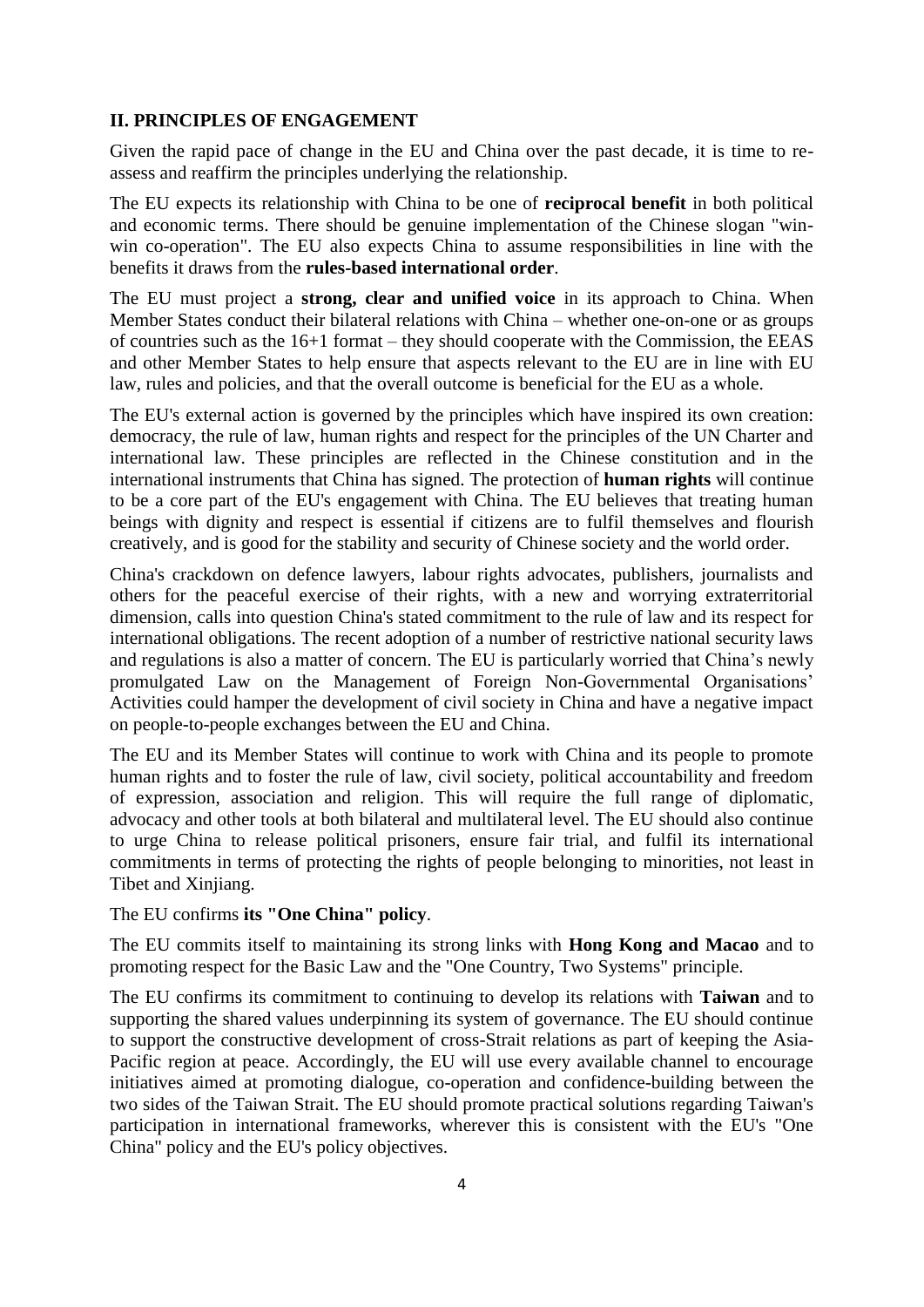EU policy-making on China should take place in the context of a broad and rounded policy approach to the **Asia-Pacific region**, taking full advantage and full account of the EU's close relationships with partners such as Japan, Korea, the ASEAN countries, Australia and others. Above all, given the fundamental importance of transatlantic links, EU-US co-operation and co-ordination in this regard should be reinforced.

- The fundamental principle of the EU's relationship with China is that it should be based on reciprocal benefit in both political and economic terms.
- The EU's engagement with China should be principled, practical and pragmatic, staying true to its interests and values. It will continue to be based on a positive agenda of partnership coupled with the constructive management of differences.
- EU Member States' engagement with China must comply with EU laws, rules and policies.
- The EU expects China to assume responsibilities in line with the benefits it draws from the rules-based international order.
- The promotion of human rights will continue to be a core part of the EU's engagement with China, with the well-being of citizens and respect for international obligations at the centre of its approach. The EU will hold China to account for its human rights record.
- The EU confirms its "One China" policy.
- The EU should continue to develop its relations with Taiwan and to support the constructive development of cross-Strait relations.
- The EU should support the continued implementation of "One Country, Two Systems" in Hong Kong and Macao.
- EU policy-making on China should take full account of the EU's close relationships with the US and other partners.

## **III. THE PROSPERITY AND REFORM AGENDA**

At China's Party Plenum in 2013, President Xi Jinping announced a comprehensive reform of China's economic and social model by 2020. These longer term objectives have run up against short term worries over GDP growth, employment and stability, slowing the pace of reform, possibly to the detriment of longer term economic health. Chinese priorities create opportunities for the EU, for example greater potential for co-operation and exports in priority fields such as the environment and service industries. Yet "opening up" is focussed more on helping Chinese companies go abroad than improving access to China's market. There are also challenges, for example intensified direct competition in some sectors or in third country markets where China hopes to establish its State-owned Enterprises (SOEs) as global champions. The EU wants a China which is economically more open and stable, with significantly improved market access for foreign companies as well as a level playing field and fair competition for business and investment, benchmarked at the level of openness provided for all companies operating in the EU market.

## *III.1 The EU as a partner in China's reforms*

The EU's prosperity is linked to **sustainable growth** in China. The EU therefore has a significant stake in the success of China's economic and governance reforms. As China's biggest trading partner, representing about 15% of China's trade, and an attractive and secure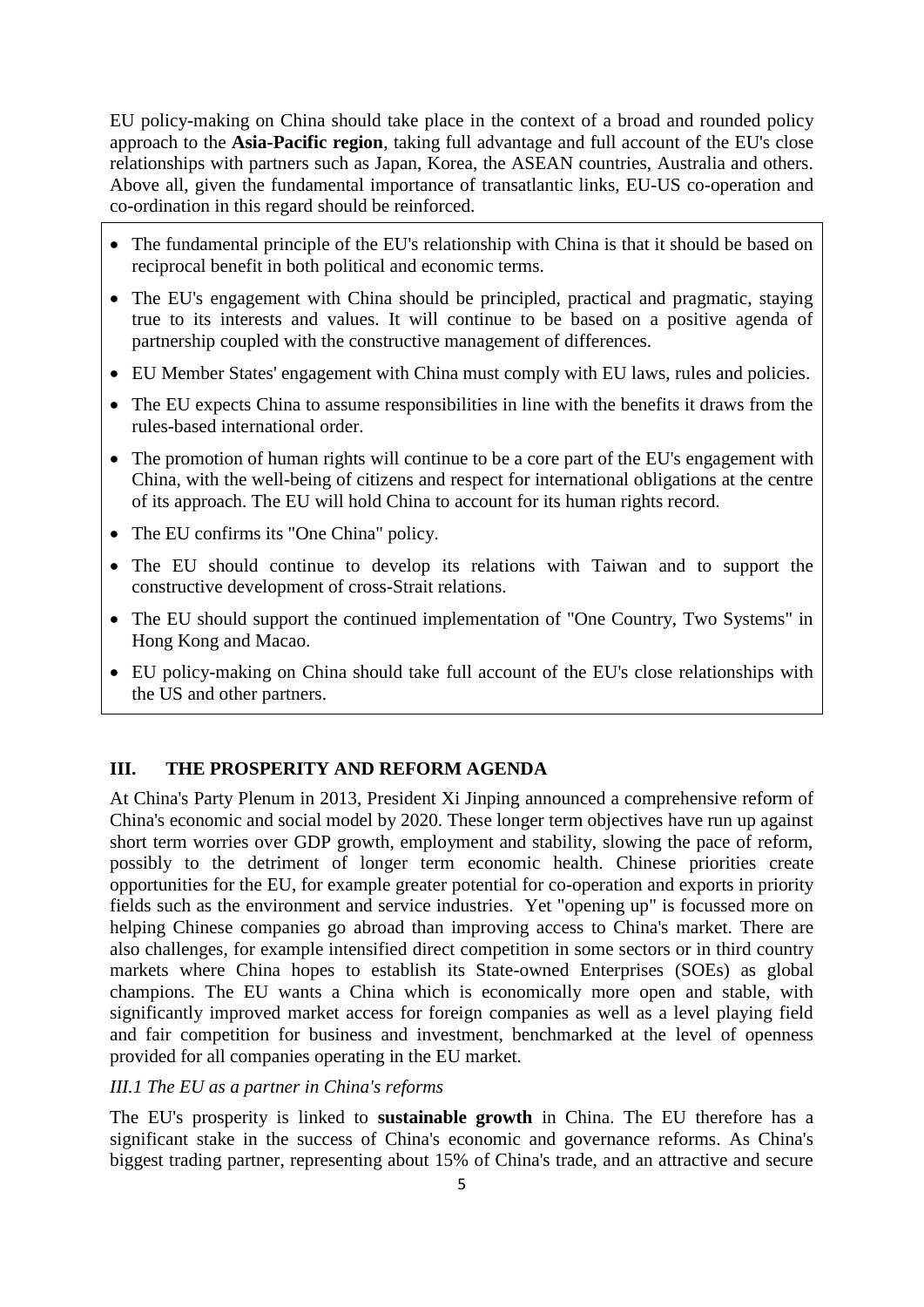destination for its outward direct investment, China needs the EU as much as the EU needs China.

China is managing a difficult **structural transition** towards a lower but more sustainable growth rate. This adjustment is essential to China's long term growth prospects but may itself generate short term volatility and risks. China has made significant strides in areas such as tax reform, broadening social security coverage, and reform of financial markets. In other areas, such as reform of the state owned sector or service sector opening, progress has been slower.

A top EU priority is to promote **reform and innovation** in support of transforming China's growth model into a more sustainable one, based on greater domestic consumption, an expanded service sector, and openness to foreign investment, products and services. This should be on the basis of mutual benefits and transparency, including safeguarding intellectual property. The EU's economic strengths are complementary to the priorities of China's  $13<sup>th</sup>$ Five Year Plan, such as innovation, services, green growth and balancing urban and rural development. It is also in the EU's interest to support China's transition to a more sustainable and inclusive social and economic model by promoting core labour standards and decent work, welfare reform, and a shared commitment to responsible global supply chains.

As China takes steps to try to avoid the middle income trap by moving up the value chain, Chinese firms will continue to become stronger competitors in cutting-edge sectors. Indeed, the Chinese Government's industrial policies aim to create national champions able to compete globally in sectors such as civil aircraft, new materials, the digital economy, banking, energy and infrastructure. It is important for the EU to work with China to promote open and fair competition in each other's markets and to discourage China from underwriting its companies' competitiveness through subsidisation or the protection of domestic markets.

 The EU should continue actively to support and encourage economic, environmental and social reforms in China towards a more open, sustainable and inclusive growth model.

#### *III.2 Boosting trade and investment*

A **Comprehensive Agreement on Investment** is the EU's immediate priority towards the objective of deepening and rebalancing our relationship with China. The conclusion of such an agreement, as well as progress in China's reforms towards liberalising its economy and therefore creating a level-playing field for business, would open new market opportunities and allow both sides to envisage broader ambitions such as a Free Trade Agreement.

Any future FTA should be deep and comprehensive and aspire to a high level of ambition based on the benchmarks set by the EU's negotiations with partners such as Canada, Japan and the United States. Furthermore, with a view to helping EU investors operating in an increasingly integrated regional supply chain, the EU should envisage a broader network of investment agreements in the region. Building on the investment provisions under negotiation with China, the EU will explore launching negotiations on investment with Hong Kong and Taiwan.

**Geographical indications** also matter economically and culturally as they create value for local communities. Both sides would benefit from the conclusion of an agreement on geographical indications based on the highest international standards of protection.

Deepening cooperation on **customs and trade facilitation**, over and above the commitments taken under the WTO Trade Facilitation Agreement, would be beneficial to both the EU and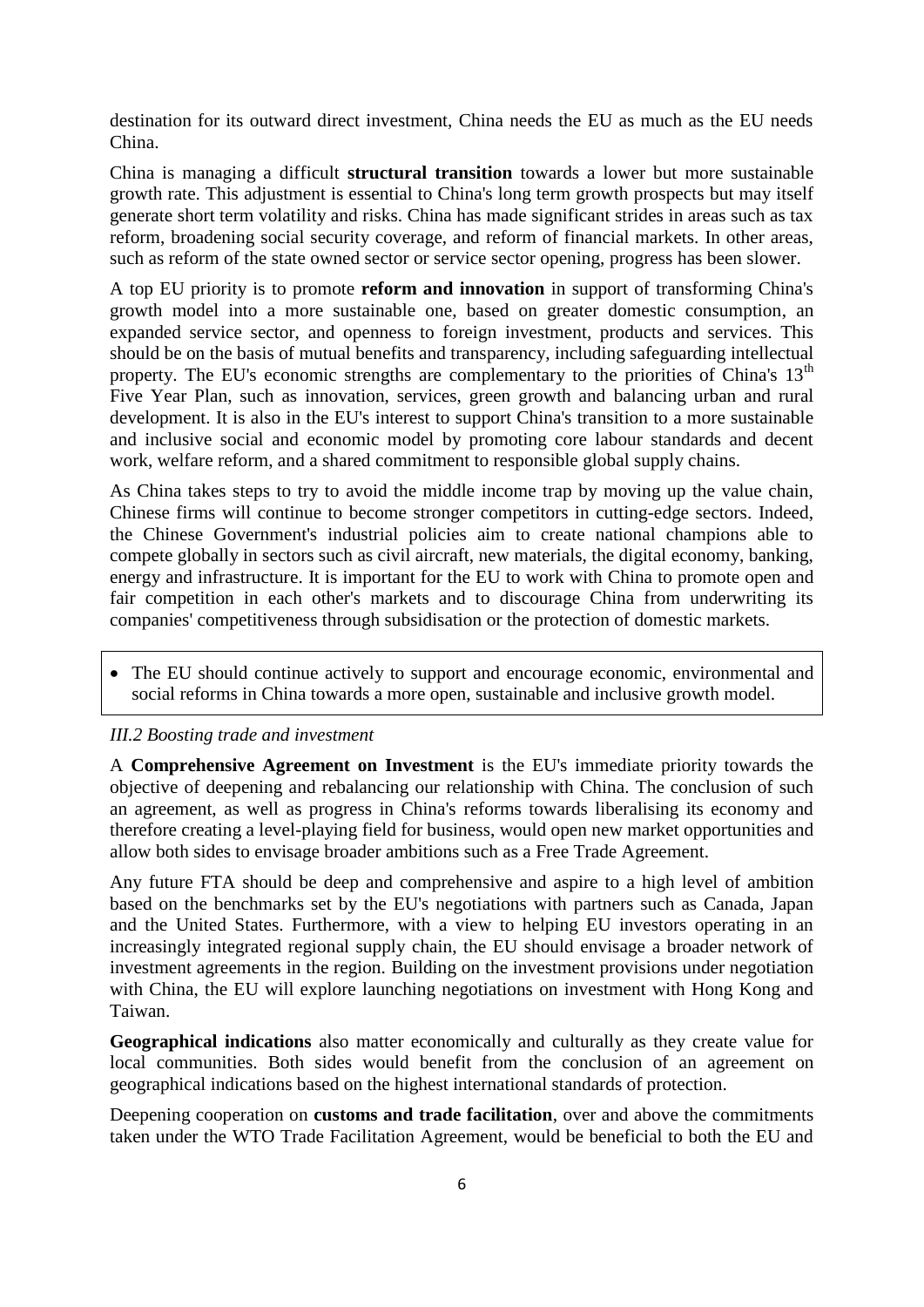China and should cover risk management and the security of supply chains, as well as border enforcement of intellectual property rights.

The EU welcomes productive Chinese **investment** in Europe provided it is in line with EU law and regulations. We expect EU investment in China to be equally welcome. Mutually beneficial co-operation on all aspects of investment should be increased, including by finding practical ways for China to contribute to the Investment Plan for Europe. China should limit the scope of security-related reviews of EU investments in China solely to issues that constitute legitimate national security concerns. Similarly, the EU expects Chinese Overseas Direct Investment in Europe to be based on free market principles, and will use all the means at its disposal to address the potential market distortions and other risks of investment by enterprises which benefit from subsidies or regulatory advantages provided by the state. The possibility of establishing a common minimum definition of what constitutes critical national infrastructure in the context of inward investment in the EU should be examined in conjunction with Member States.

Reform of China's **financial system** is critical to China's economic transformation. As its capital markets become increasingly open, China's influence on the global economy will increase further. This growing interdependence has been demonstrated by the spill-over from Chinese stock market volatility to world markets, and puts a premium on co-ordinated and transparent economic and monetary policies. Since the risks arising in Chinese financial markets may become systemically important, the EU has a strong interest in maintaining and developing positive and effective cooperation with China in the area of financial regulation.

A more globally integrated Chinese economy should also mean that China acknowledges interdependence and adheres to domestic economic policies that do not distort international markets and trade relations. The EU is seriously concerned about **industrial over-capacity** in a number of industrial sectors in China, notably steel production. If the problem is not properly remedied, trade defence measures may proliferate, spreading beyond steel to other sectors such as aluminium, ceramics and wood-based products.

Although this problem is being given increasing political attention in China, the scale of the challenge remains considerable. Overcapacity in China's steel industry has been estimated at around 350 million tonnes, almost double the EU's annual production. While China's aim to cut 100-150 million tonnes of crude steel production by 2020 is welcome, it should engage constructively with its trading partners at international level (e.g. via the OECD Steel Committee) and put in place a more ambitious, measurable and transparent restructuring plan to reduce capacity. Subsidies and other government support measures that contribute to expanding or exporting steel capacity or to maintaining structurally loss-making operations should be eliminated as soon as possible. China should also honour its WTO commitment to notify subsidies, starting with those granted to the steel sector. In the medium term, China needs to reform its state-led economy and let market forces naturally address the problem.

In the light of the upcoming expiry of certain provisions in China's Protocol of Accession to the WTO, the Commission is analysing whether, and if so how, the EU should change the treatment of China in anti-dumping investigations after December 2016, and will revert to this issue in the second half of 2016. Further strengthening the effectiveness of the EU's Trade Defence Instruments notably through the swift adoption of the Commission's Trade Defence Instruments modernisation proposal of April 2013 is key. A global approach to addressing the underlying causes of over-capacity will be essential.

Legal reform and strengthening the **rule of law** in China are preconditions for the overall success of China's reforms. A transparent and impartial legal system is an essential part of the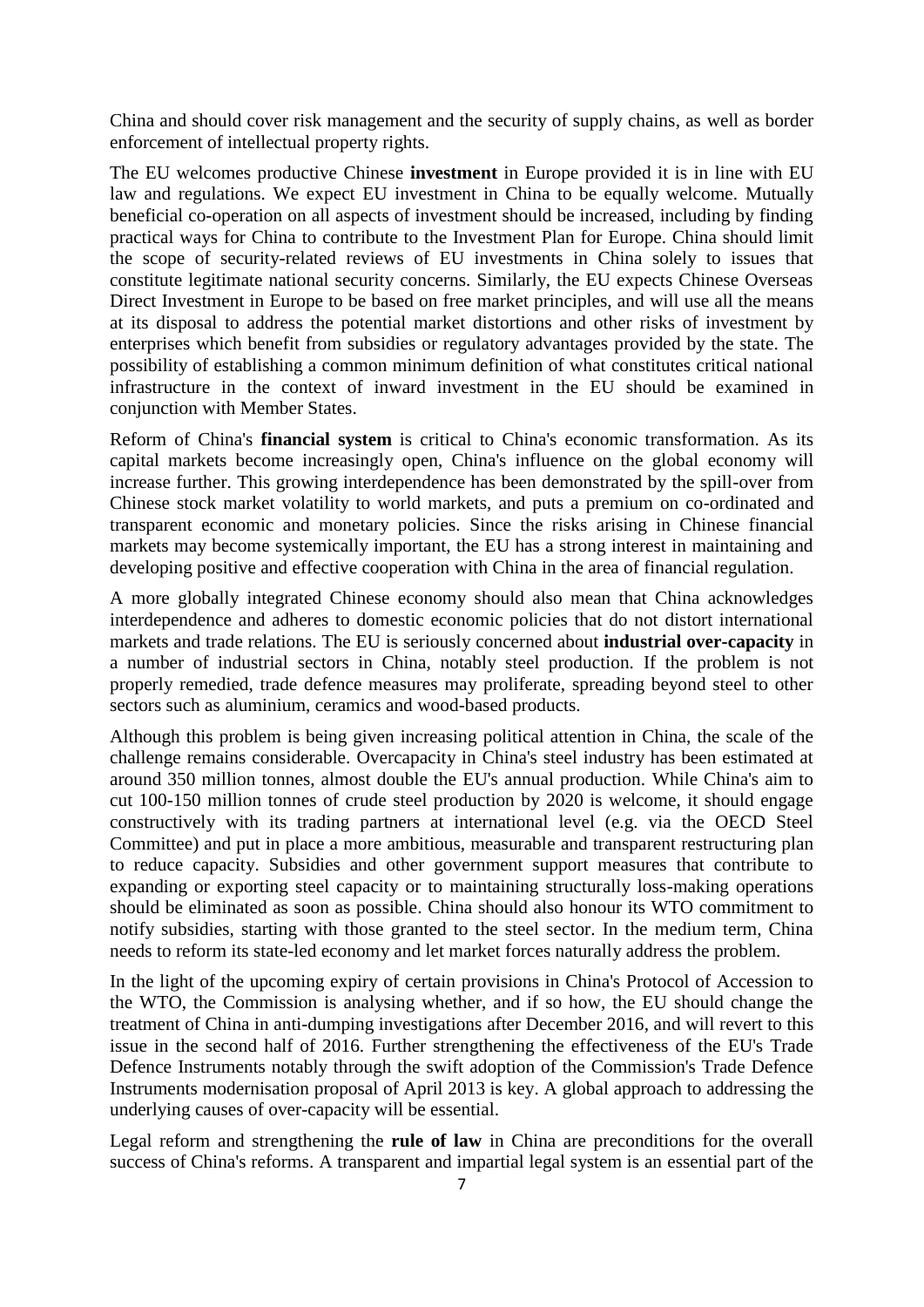institutional bedrock for a market-based economy and would provide effective guarantees for EU and Chinese businesses alike. The EU should build on the launch of the new Legal Affairs Dialogue which first took place in June 2016 focussing on e-commerce and consumer protection online.

The EU should continue to pursue dialogues with China on **standards, regulation** and **conformity assessment procedures** in key sectors in order to reduce costs and entry barriers, and to promote the primacy of international standards in areas such as health and safety, pharmaceuticals, environmental protection, food and consumer product safety, climate action and data protection. Co-operative research can be deployed to promote the use of common standards in the future. In the sanitary and phytosanitary field the EU is committed to working with China to promote the highest food safety standards. The modernisation of China's food safety model currently underway will, if implemented in a proportionate and transparent manner, make it more compatible with that of the EU. This in turn will increase opportunities for growth and jobs in both the EU and China, create mutual benefits for consumers, and improve market access for agricultural commodities. To this end, the EU encourages China to adhere to international scientific standards and to act reciprocally to recognise the EU as a single entity.

While strengthening the EU-China partnership, the EU should continue to deepen its engagement in **Asia** and elsewhere with a view to multiplying and diversifying economic opportunities and sources of growth.

- The EU aims to ensure reciprocity and a level playing field in all aspects of its trade and investment relationship with China. To that end, it will step up its monitoring of access to Chinese markets and to China's R&D support schemes by European companies.
- A Comprehensive Agreement on Investment is the EU's immediate priority towards the objective of deepening and rebalancing our economic relationship with China.
- The EU puts a high priority on the rapid conclusion of an agreement with China on Geographical Indications for the protection of food names, based on the highest international standards.
- The EU is developing a new generation of modern, high standard trade agreements, and could consider broader ambitions such as a deep and comprehensive FTA with China, when the conditions – including implementation of the necessary economic reforms in China – are right.
- The EU expects China to make significant and verifiable cuts in industrial over-capacity based on a clear timeline of commitments and an independent monitoring mechanism.
- The EU welcomes productive Chinese investment in Europe provided it is in line with EU law and regulations. In return, the EU expects improved market access for foreign companies in China and a level playing field for business and investment. China should reduce the number of protected sectors and minimise national security reviews.
- Co-operation on the rule of law, competition enforcement, as well as standards, rules and regulations in key sectors, should be reinforced.

## *III.3 Research, innovation and the digital economy*

China is moving fast towards a **knowledge-based and innovation-driven economy**. The EU, as a world leader in this area, has a strong interest in working with China to achieve EU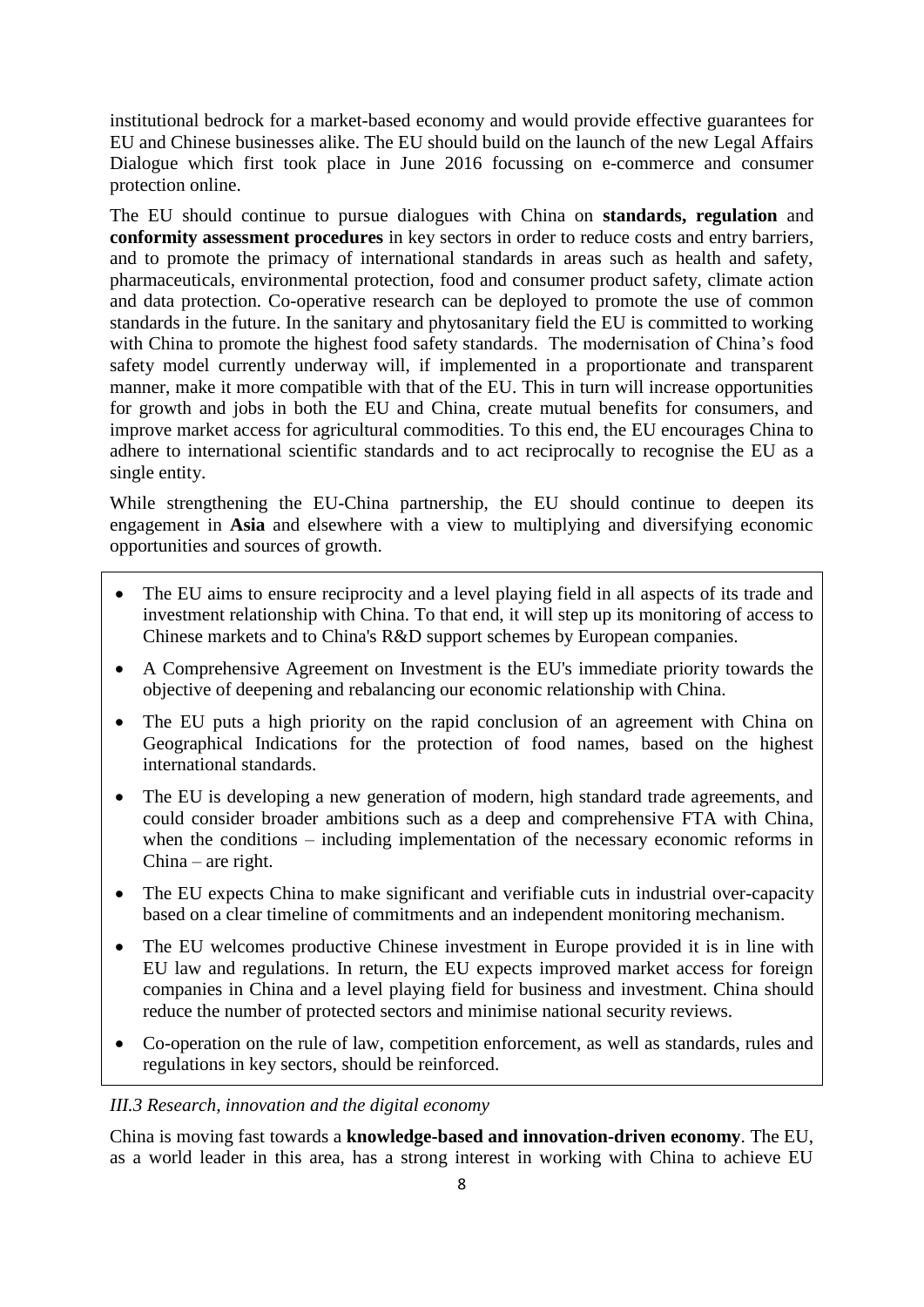objectives in line with the Digital Single Market strategy. Co-operation on the digital economy should harness growth through open markets, common standards and joint research on the basis of reciprocity in areas such as 5G mobile communications and the Internet of Things.

Ambitious initiatives such as "Made-in-China 2025" and the related "Internet +" action plan underline the importance that China attaches to the **digital economy** as well as its transformative potential for sectors such as manufacturing. However, Chinese policy and regulation have increasingly been marked by protectionism. European information and communications technology companies face market access problems all along the value chain, including technologically biased standards, complex and discriminatory licensing and certification requirements, disproportionate restrictions arising from security-related legislation, lack of fair access to standardisation bodies, and closed public procurement. The EU should redouble its efforts to improve access to China's growing market for digital products and services, and to achieve a level playing field. The EU should also promote stronger privacy and data protection rights in China, and insist that EU data protection rules be respected in all personal data exchanges with China.

Protection and enforcement of **intellectual property rights** (IPR) are crucial for the promotion of innovation. Relevant dialogue and cooperation should intensify and address growing challenges, such as online counterfeiting and piracy. While recognising that governments have a legitimate interest in the security of the digital market, the EU opposes generally applicable policies that require access to or transfer of software source code as a precondition for market access. The EU should seek a political agreement with China on combatting cyber-enabled theft of IPR and trade secrets.

The EU stands to gain from strengthening **research and innovation** cooperation with China by jointly developing knowledge and technology, tapping into China's talent pool, promoting the EU as an attractive location for research and innovation, and finding solutions to shared social and environmental challenges. Ensuring a level playing field for research and innovation, including reciprocal access to research and innovation programmes and resources, remains essential. Cooperation through the EU's Horizon 2020 and Euratom programmes should be further developed and expanded on that basis. Co-funding mechanisms and flagship initiatives in the context of Horizon 2020, as well as agreements between respective research institutes, should help develop long-term partnerships in science and technology.

- Mutually beneficial co-operation on research and innovation should be strengthened, while ensuring a level playing field.
- Co-operation on the digital economy can bring benefits to both the EU and China. It should harness growth through common standards and joint research on the basis of reciprocity.
- The EU should intensify co-operation with China on the protection and enforcement of intellectual property rights. The EU should reinforce measures to counter cyber-enabled theft of intellectual property and trade secrets.

# *III.4 Connectivity and people-to-people links*

Improving infrastructure links between the EU and China would boost the economic prospects for all concerned. The EU-China **Connectivity Platform** should create synergies between EU policies and projects and China's "One Belt One Road" initiative, as well as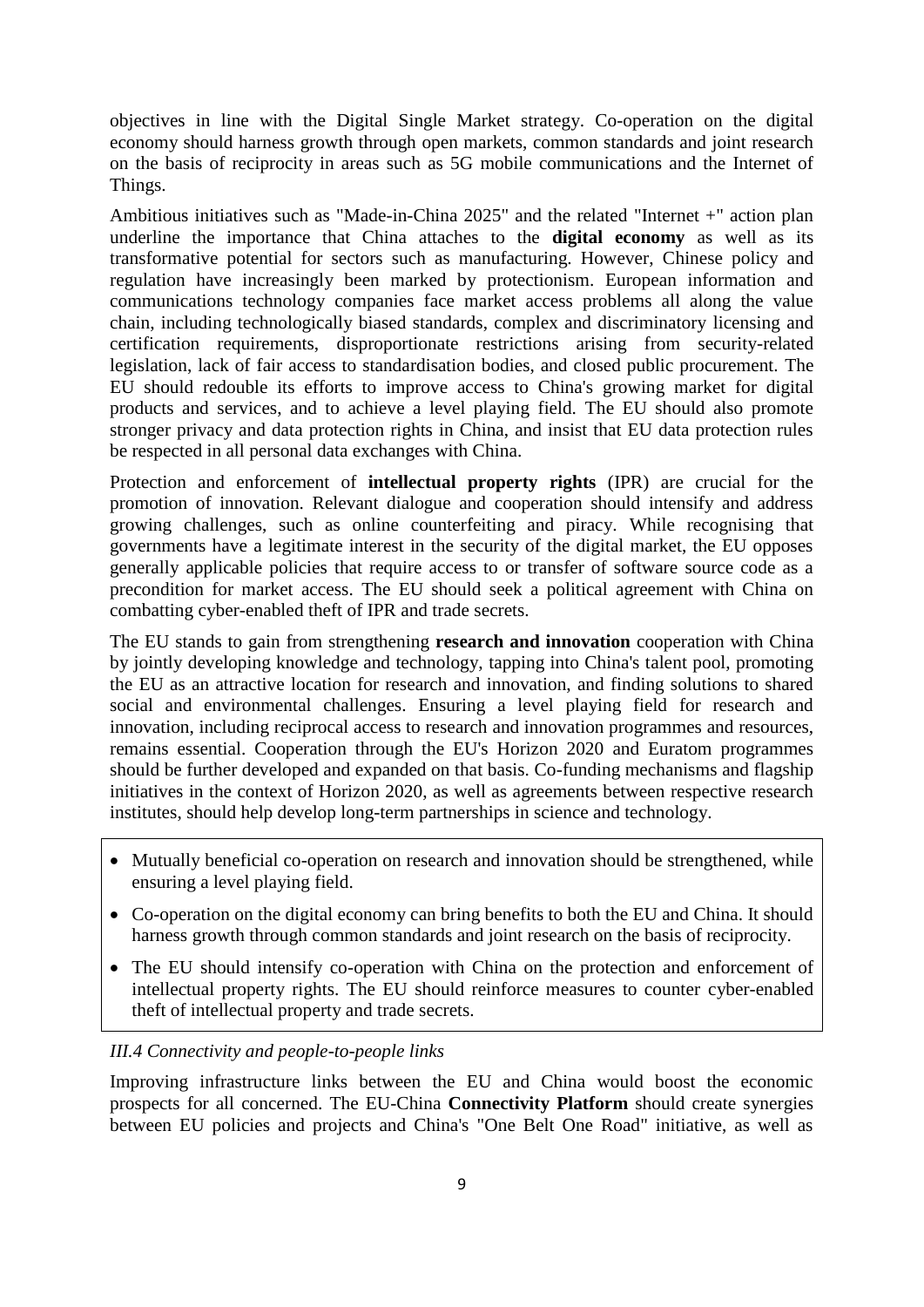between respective sources of funding, in the field of transport and other kinds of infrastructure.

China will need to fulfil its declared aim of making its "One Belt, One Road" initiative an open platform which adheres to **market rules and international norms** in order to deliver benefits for all and to encourage responsible economic behaviour in third countries. Cooperation in this field should be based on full respect for relevant policies, and applicable regulations and standards, including with regard to public procurement, and guarantee a level playing field for economic operators from both sides. This should also apply to those countries outside the EU which have pledged to apply EU standards. The aim should be to help build sustainable and inter-operable cross-border infrastructure networks in countries and regions between the EU and China. Joint work on a pipeline of priority investment projects should involve close co-ordination with the countries concerned, not least to ensure compatibility with their fiscal constraints. EU-China co-operation on connectivity should fully benefit Asian partners, including Afghanistan, Pakistan and countries in Central Asia, by contributing to their integration in international trade flows.

**People-to-people** engagement should support opportunities for EU sectors such as higher education, creative and cultural industries, and tourism. This would also contribute to fostering inter-cultural dialogue and promoting cultural diversity and civil society participation. People-to-people contacts should be mainstreamed throughout EU-China relations. Full use of existing channels for legal migration in the EU and China should be encouraged. Once the first steps to facilitate mobility and combat illegal migration have successfully been taken, the EU-China Migration and Mobility Dialogue should move ahead with negotiating agreements on visa facilitation and co-operation against illegal migration.

- The EU should use the EU-China Connectivity Platform as its main vehicle for working with China to connect the Eurasian continent via a physical and digital network through which trade, investment and people-to-people contacts can flow.
- Co-operation with China on its "One Belt, One Road" initiative should be dependent on China fulfilling its declared aim of making it an open platform which adheres to market rules and international norms in order to deliver benefits for all.
- People-to-people dialogue should be broadened in scope, and new initiatives identified to encourage a greater pluralism in contacts. People-to-people contacts should be mainstreamed throughout EU-China relations and the dialogue on mobility and migration should be strengthened.

#### **IV. FINDING COMMON INTERESTS ON FOREIGN POLICY AND SECURITY**

China sees itself as emerging from its past passive participation to take on a leading role in global affairs consonant with its economic size. In line with its expanding interests, China's horizons have broadened from its neighbourhood. A concentration on the US still looms large. There is a renewed interest in the EU as a more balanced partner in a multipolar world, although regional security in the Asia-Pacific region will remain a challenge in the light of China's increasing assertiveness. Behind the major "One Belt, One Road" initiative lie largely economic and domestic considerations, but there will be major geostrategic consequences. China now has good reason for more active participation in global governance, security and defence issues. The challenge and the opportunity for the EU is to channel China's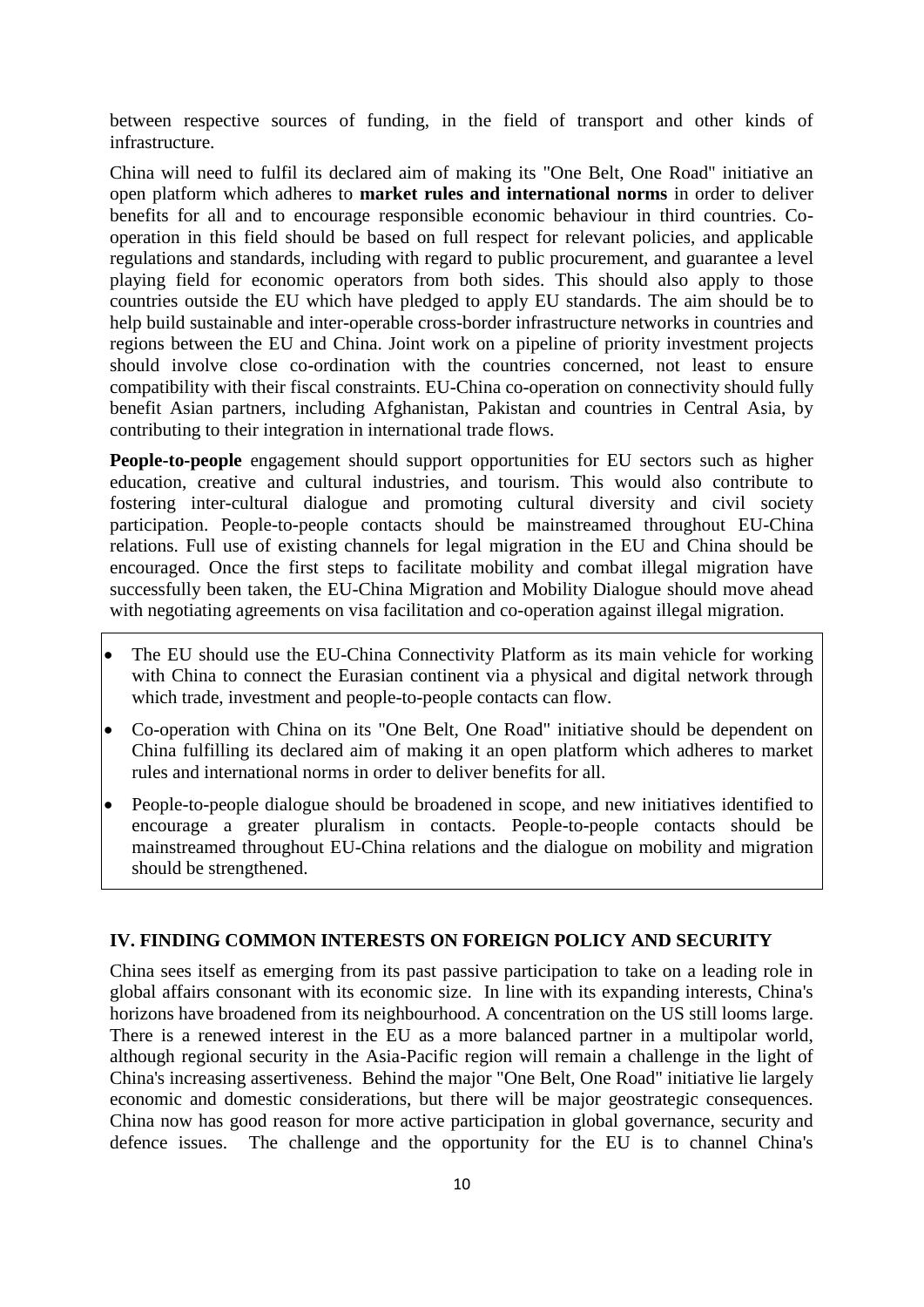participation into positive areas such as co-operation on peace in Africa, and fulfilment of the duties which come with being a global power (e.g. in the Middle East). A deeper dialogue with China on investment co-operation in countries of common interest would reflect China's growing financial involvement in many countries which are also partners of the EU.

## *IV.1 Reinforcing co-operation with China on foreign policy*

China's growth has led its interests to expand far beyond its immediate neighbourhood, and boosted its commercial, financial, diplomatic, and even military presence in the world, with increasing numbers of Chinese nationals living abroad. This too increases China's reliance on international peace and security. It has led China to take a more proactive approach to peacebuilding and neighbourhood processes in countries such as South Sudan and Afghanistan.

The EU should seek a broader shared foreign policy agenda with China based on encouraging China's constructive and active participation in providing security as a global public good. China should be encouraged to participate consistently in international conflict resolution processes in fulfilment of its responsibilities as a permanent member of the UN Security Council. Building on China's constructive engagement during the negotiation of the Iran deal, the EU should seek active co-operation with China in areas such as Afghanistan, Syria, Libya, the migration challenge, and the overall settlement in the Middle East. What is often perceived in Africa as EU-China competition should be turned into greater cooperation on crisis settlement (be it locally or in multilateral fora such as the UNSC), building African peace and security capacities, fostering an improved economic environment, as well as on the global commons, notably the environment and the oceans. The EU should also work with China to improve due diligence for minerals from areas affected by conflict and other risks.

One of China's foreign policy priorities is to develop its links with Europe, and it is allocating significant financial and diplomatic resources to achieving this goal. It is in the EU's interest to work with China to ensure that any Chinese involvement in the **EU's Eastern and Southern neighbourhoods** helps reinforce rules-based governance and regional security. The EU stands firm in upholding Ukraine's sovereignty, independence and territorial integrity, principles to which China also subscribes. The EU wants China to be a partner in investing in the long-term viability and prosperity of Ukraine and in ensuring a stable and peaceful region to the benefit of all sides. Further afield, the EU's strategy on **Central Asia** also provides opportunities to step up co-operation with China in areas such as security, connectivity, development assistance, and the sustainable use of water and energy resources.

The EU should continue to contribute actively to regional security in the **Asia-Pacific** through diplomatic and economic means while further developing its partnerships in the region. The EU remains concerned about the situation in the East and South China Seas, and should continue to emphasise the importance of peaceful settlement of disputes and to oppose unilateral actions that could alter the status quo and increase tensions. The EU upholds its position on compliance with international law by China and others in the context of their claims in the South China Sea. The large volume of international maritime trade passing through that area means that freedom of navigation and overflight are of prime importance to the EU. The EU should encourage China to contribute constructively to regional stability through confidence-building measures and support for the rules-based international order, especially respect for the UN Convention on the Law of the Sea and its arbitration procedures, and the rapid conclusion of the ASEAN-China negotiations on a "Code of Conduct".

The EU should seek a regular and substantial dialogue with China across the whole spectrum of **export control, disarmament and non-proliferation** issues, including regional challenges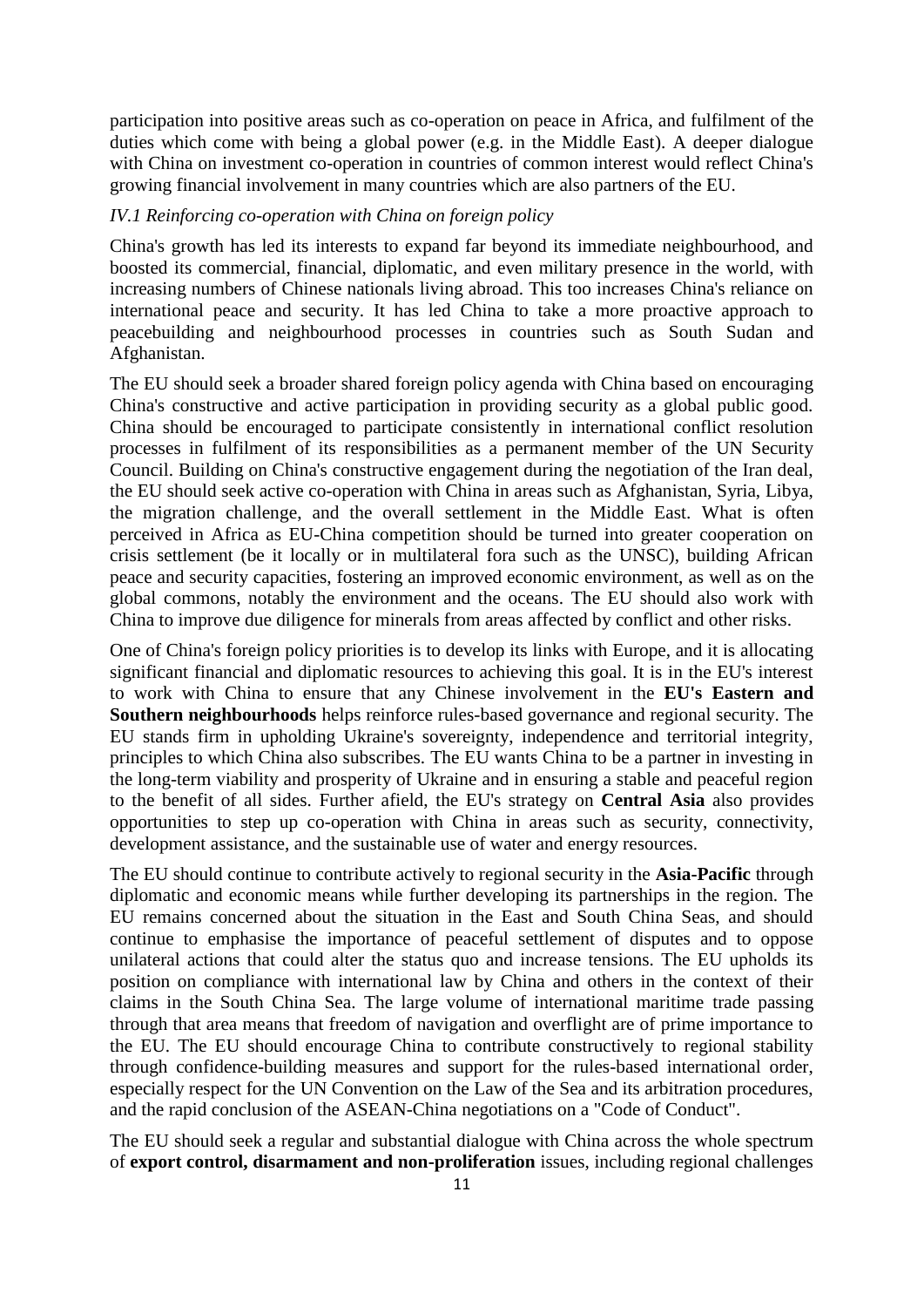such as the policies and actions of the DPRK. Specifically, the EU should encourage China to ratify the Comprehensive Nuclear Test Ban Treaty, to accede to the Arms Trade Treaty, to join the Hague Code of Conduct on Ballistic Missiles, and to adhere to the export control standards for arms and dual use goods which apply under the relevant international export control regimes. EU exports to China are governed by the arms embargo established by the European Council Conclusions of 1989 and the eight criteria established under the Council Common Position on exports of military technology and equipment (2008/944/CFSP).

In view of the increasingly acute global terrorist threat, the EU should be open to co-operation with China on **counter-terrorism** subject to mutually agreed terms including a robust rule of law and human rights component. The focus should be on international efforts to address root causes, on cutting off sources of terrorist finance (including in the context of the Financial Action Task Force), and on preventing and countering radicalisation.

In its international **cyberspace** policy, the EU promotes the openness and freedom of the Internet and encourages efforts to develop agreed norms of state behaviour. China's restrictive approach to internet governance risks fragmenting the internet to the detriment of global stakeholders and with negative economic and human rights consequences. The EU should continue to urge China to make a greater contribution to developing responsible norms of behaviour and applying existing international law in cyberspace, including promoting further global agreement on protecting critical cyber assets. Relevant aspects of the recent Joint Communication on countering hybrid threats, notably with regard to cyber-security and protecting critical infrastructure, should also be taken into account.

- Recognition of China's greater role in international relations and governance should be linked to greater adherence by China to international rules and standards.
- The EU encourages China to mobilise its diplomatic and other resources towards providing security as a global public good, including engagement on Afghanistan and Syria.
- The EU has a stake in Asian security and will continue to reinforce its positive contribution in that regard. Similarly, the EU encourages China to contribute actively to peace and security in the EU's neighbourhood in line with international law.
- The EU wants to see freedom of navigation and overflight upheld in the East and South China Seas. Disputes should be settled peacefully based on the rule of law and unilateral provocations avoided.
- EU dialogue with China to seek more common ground on disarmament, non-proliferation, counter-terrorism and cyberspace should be reinforced.

## *IV. 2. The security and defence dimension*

In recent years, the EU has increasingly deployed civilian and military crisis missions overseas, notably in Africa. Likewise, recognising its growing global responsibilities, China is making a growing contribution to peacekeeping and counter-piracy operations, and has increased its military assistance to the African Union.

Africa in particular offers significant potential for the EU to co-operate with China where interests are shared, including extending the successful EU-China offshore co-operation on counter-piracy to peacekeeping and capacity-building onshore. Co-ordination on counterpiracy under the auspices of the Shared Awareness and De-confliction Mechanism has helped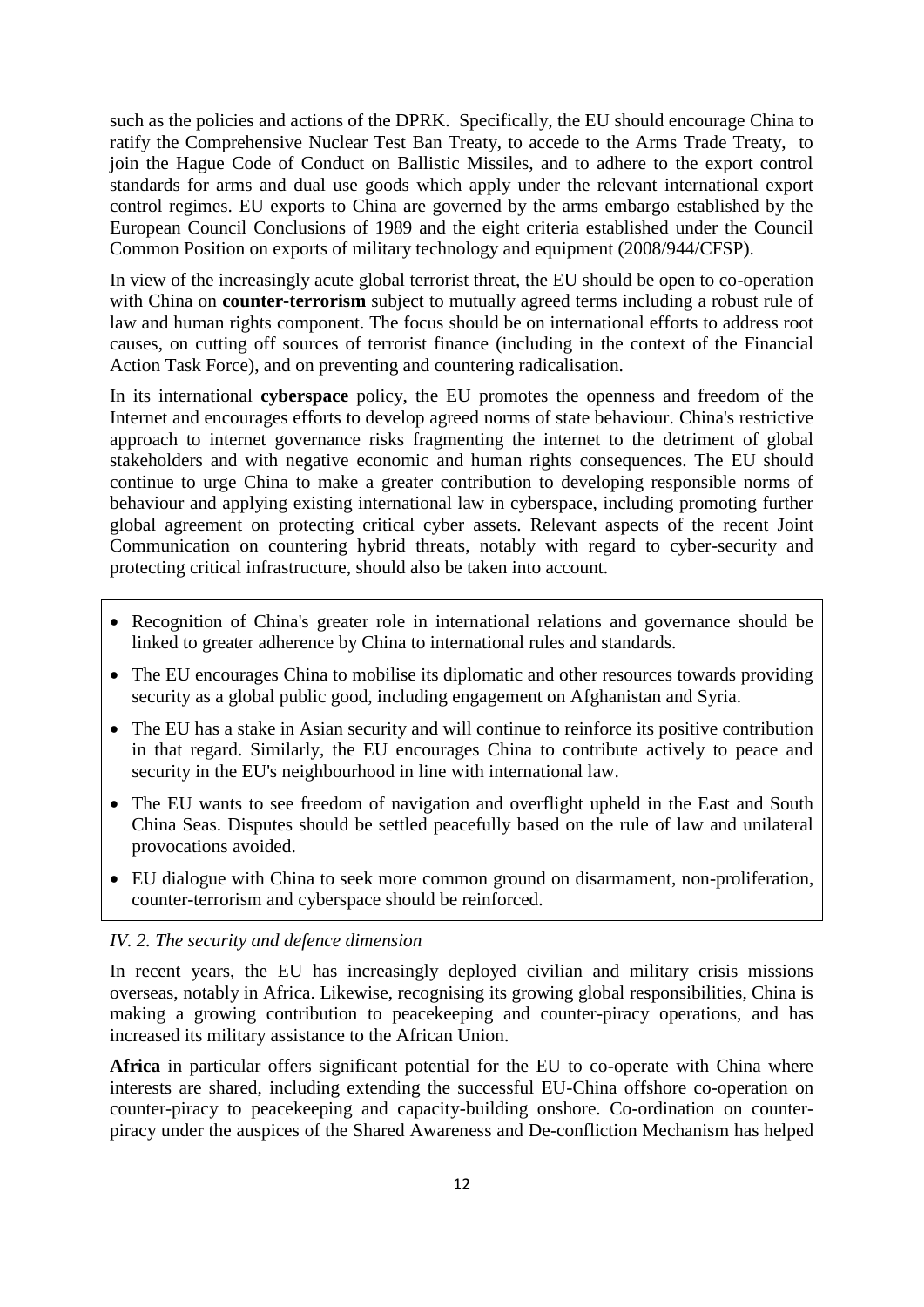to foster co-operative instincts while burden-sharing in escorting World Food Programme shipments has shown the added value of such co-operation.

Building on the outcome of successive EU-China security and defence consultations, the EU should engage with relevant Chinese actors on the ground (for example, Chinese embassies and peacekeeping contingents in countries such as Mali and Somalia) to explore practical cooperation, and support Chinese efforts to fund the **African Peace and Security Architecture**. Other areas of potential shared interest include co-operation on the police dimension of peacekeeping operations, and arrangements for the protection and evacuation of EU and Chinese nationals.

- The EU should ensure that it has a clear understanding of China's defence and security policies in order to inform its engagement with China.
- Africa offers the best opportunity for EU-China security co-operation, both at sea and on land. Anti-piracy co-operation off the Horn of Africa should continue.
- The EU should seek opportunities for practical co-operation and co-ordination with China on issues such as capacity-building and supporting African peacekeeping efforts, making full use of both sides' diplomatic and security assets on the ground.

# **V. GLOBAL GOVERNANCE AND WORKING TOGETHER IN THE MULTILATERAL CONTEXT**

China wants a say in global governance, both political and economic, in line with its importance. The EU should build on this, while promoting multilateralism and encouraging China to support global standards and institutions. Part of the equation is also successfully to handle differences over respect for the international order, law and human rights, especially in the light of increased Chinese external assertiveness and internal repression. Many areas are ripe for promoting dialogue and co-operation, in particular climate change, energy, oceans and resource efficiency, as well as helping to resolve China's immense environmental problems (whose effects will be felt by the EU). Equally, there is much to be gained from working together on development, global health, peacekeeping, humanitarian affairs, and disaster risk management. Here, China's increased global presence and interests present the EU with an opportunity to marry our experience with China's resources.

## *V.I Promoting effective multilateralism*

The EU is committed to supporting effective multilateralism, with the United Nations at its core. Like the EU, China has been a beneficiary of the **rules-based international order**. In 2015, the  $70<sup>th</sup>$  anniversary of the UN's foundation, China recommitted itself, as one of the original signatories, to the principles of the UN Charter. It has become one of the biggest contributors to the UN budget and is an increasing contributor of troops to UN peacekeeping operations.

As a permanent member of the UN Security Council and a member of the Human Rights Council, China has a particular duty to support the three pillars of the UN, namely Human Rights, Peace and Security, and Development. The EU should work with China towards consolidating **global governance**. As global institutions gradually evolve, this means giving the proper weight to China's voice concomitant with the contribution that it is ready to make, while insisting on the universality of the international law, rules and principles which lie behind the international order. In the same spirit, China should be encouraged to support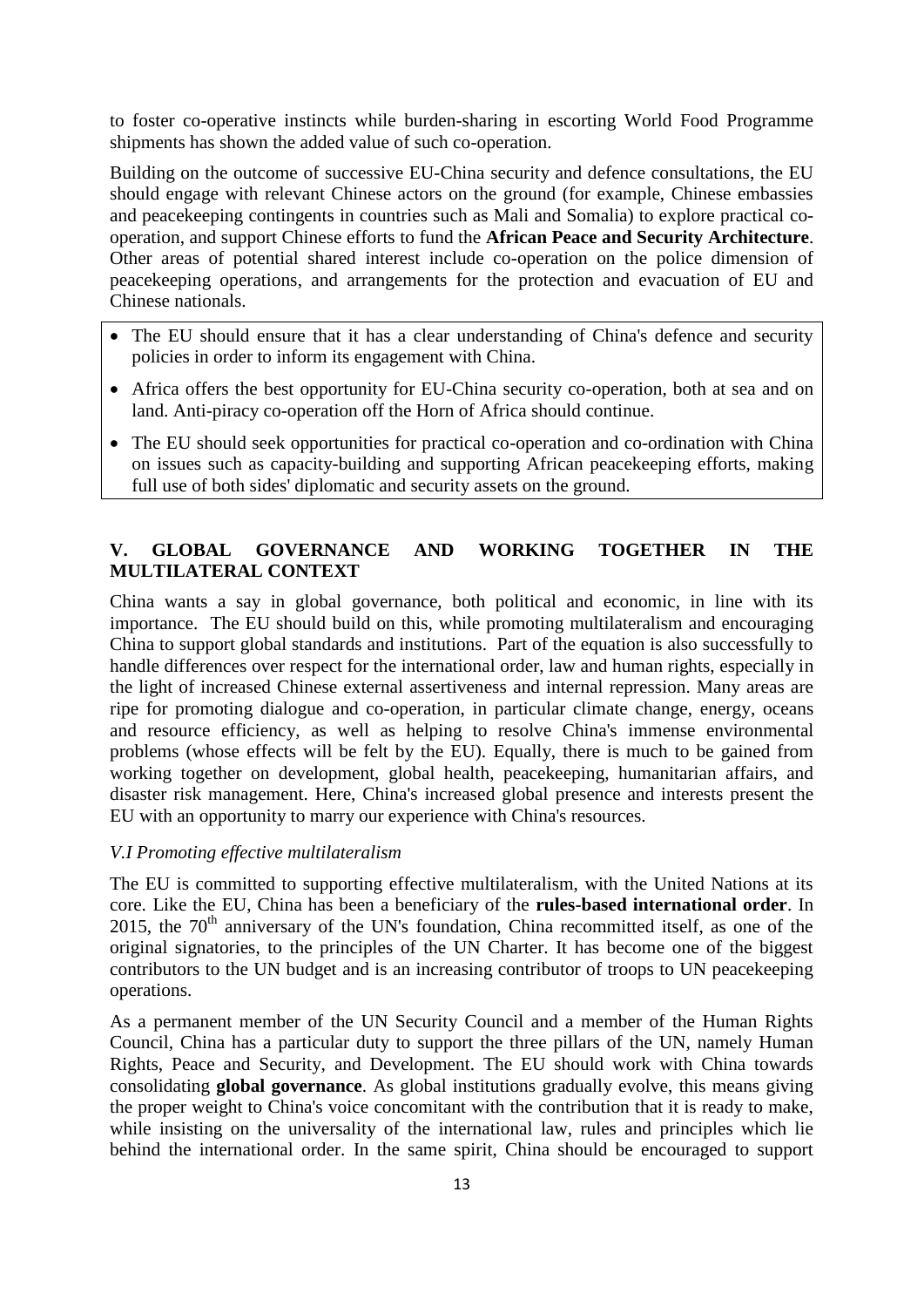aspects of UN reform and improving the global governance framework which would bring wider benefits for the international community.

Through constructive engagement, the EU should work with China to find solutions within the existing global governance structures wherever possible, and above all to ensure that new initiatives meet global standards and are complementary to the existing international institutions. Multilateral decision-making should be inclusive and involve all relevant stakeholders.

The growing importance of the **G20** in the wake of the global economic crisis demonstrates the need to work effectively with emerging market economies to find solutions to global challenges. Building on the results of China's G20 Presidency and close co-operation on the G20 finance track, the EU should look for a common platform with China in such areas as growth strategies, investment in interconnected infrastructure, climate finance, and global anti-corruption standards. China has also stepped up engagement with the **Bretton Woods institutions**. The EU should build on this enhanced commitment to foster stronger, more sustainable and balanced global growth, ensure a strong and adequately financed IMF, and strengthen the Global Financial Safety Net.

The EU should encourage China to play a more engaged and active part at the **World Trade Organisation** (WTO) and in multilateral and plurilateral trade and investment initiatives, assuming responsibilities in line with the benefits it draws from an open trading system and strengthening the ambition of these initiatives, such as the negotiations on environmental goods. The EU expects China to submit a Government Procurement Agreement (GPA) accession offer which matches the importance of the Chinese market. The EU also encourages China to engage in a meaningful and substantive way in the International Working Group on export credits. In the G20 context, the EU should encourage China to engage further in the reform of international investment rules, in particular the work towards creating a multilateral investment court.

Additional areas where the EU should seek common ground with China include peacekeeping, conflict prevention and early warning, peaceful settlement of disputes, humanitarian affairs, disaster risk management, economic and social rights, and health. The EU should encourage China to increase its contribution to international efforts to tackle the ongoing refugee and migration crisis.

- The EU and China share a common interest in supporting multilateralism. The EU should work with China towards consolidating rules-based global governance.
- The EU should seek a common platform with China on key G20 priorities.
- The EU should encourage China to play a more active and engaged role in the WTO and in multilateral and plurilateral trade and investment initiatives, assuming responsibilities in line with the benefits it draws from an open trading system and strengthening the ambition of these initiatives. The EU expects China to submit a GPA accession offer which matches the importance of the Chinese market.
- The EU should work more closely with China on disaster management, humanitarian crises and migration.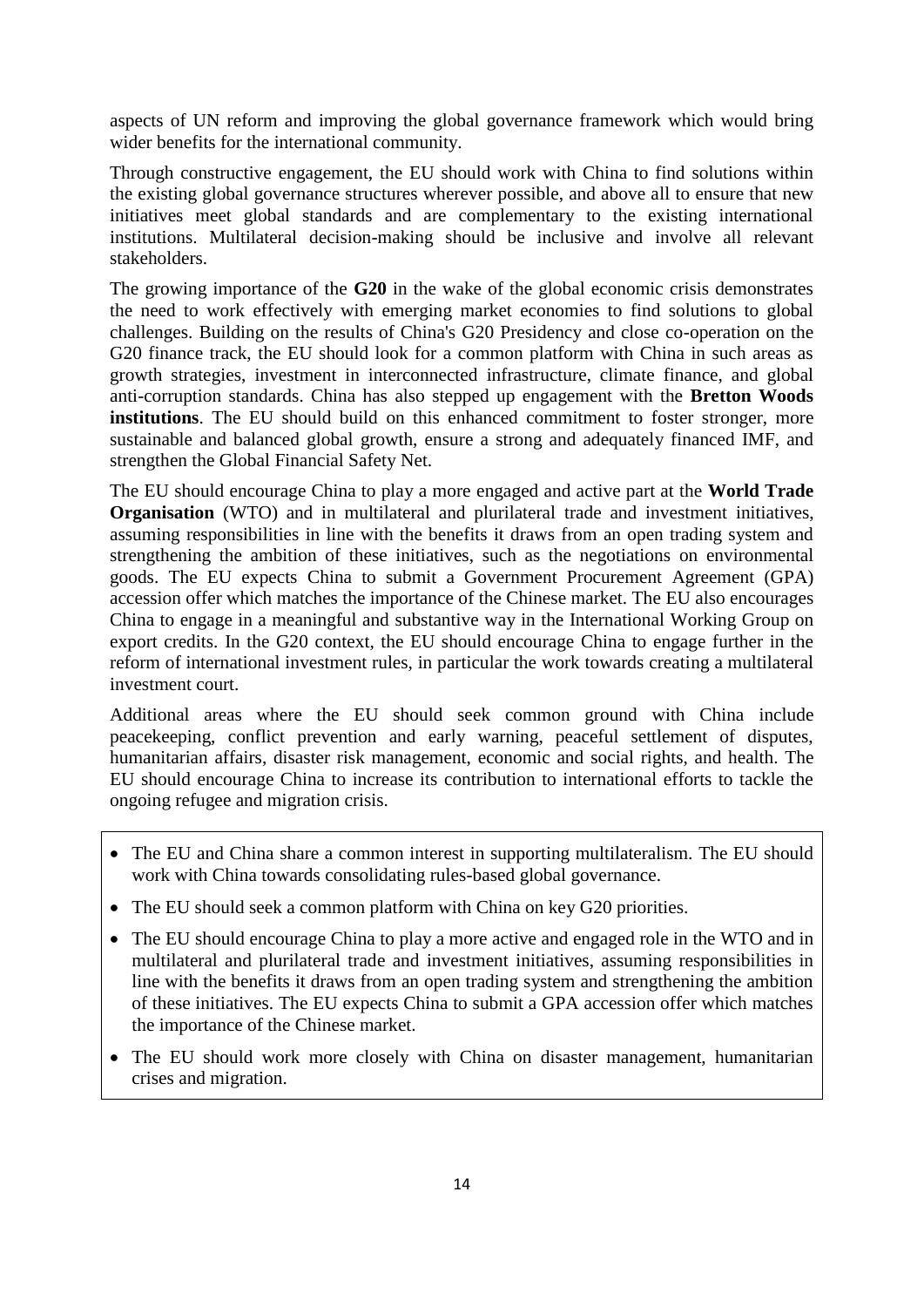#### *V.2 Respect for international law and universal values*

A rules-based international order based on respect for international law, including international humanitarian and human rights law, is a fundamental prerequisite for securing international peace, security, and sustainable development. Accordingly, the EU should work with China to promote the universal advancement of human rights, in particular compliance with international human rights standards at home and abroad. Examples include supporting the implementation of the obligations contained in human rights treaties already ratified by China, and promoting the ratification of the International Covenant on Civil and Political Rights (ICCPR), which China signed in 1998. The EU should also continue to encourage China to ratify further UN and ILO instruments, for instance the two conventions on forced labour and the two on freedom of association and collective bargaining.

China's progress over recent decades, for example with regard to realising economic and social rights, may provide entry points to build up EU-China cooperation in such areas as women's rights, labour rights, social standards, business and human rights, and cultural rights.

 The EU should continue to insist that China complies with its international legal and human rights obligations, both within China and abroad, and should work with China to this end.

### *V.3 Global challenges and global public goods*

In recent years, China has made a growing contribution to setting more ambitious global goals with regard to sustainable development including climate change, health and education. It has become a donor of global stature and is working on new and more sustainable development concepts. The EU should work closely with China across these areas of common interest.

The **2030 Agenda for Sustainable Development** is universal in application and requires all countries to implement it domestically as well as to contribute to the global effort. It gives the EU and China a common stake in delivering poverty eradication and sustainable development for all through effective institutions, good governance, the rule of law and peaceful societies. The EU should engage China in regular dialogue on the implementation of the 2030 Agenda and its Sustainable Development Goals.

China plays an increasingly important role in **international development co-operation** and has increasing impact on development processes in third countries. It is therefore important that the EU and China have channels to discuss their respective approaches to development co-operation. The prominence given by China to the 2030 Agenda during its Presidency of the G20 provides an opportunity to step up engagement to work together with developing countries. The EU should advance bilateral and multilateral cooperation on development to support the implementation of the 2030 Agenda with the aim of establishing a donor-to-donor partnership with China in such areas as development effectiveness and donor co-ordination, and promote practical engagement both in multilateral fora and on the ground, for example in Africa and Asia. The EU should encourage China to act in line with the principles endorsed by both parties at the Busan High Level Forum on Aid Effectiveness, and to participate in the Global Partnership for Effective Development Co-operation. Relevant EU institutions, as well as EU Member States, should continue to support the development of the Asia Infrastructure Investment Bank, and engage in dialogue with the New Development Bank, so as to strengthen good governance and the multilateral system. In addition, the EU should seek a dialogue with China on best practice in terms of lending to developing countries, including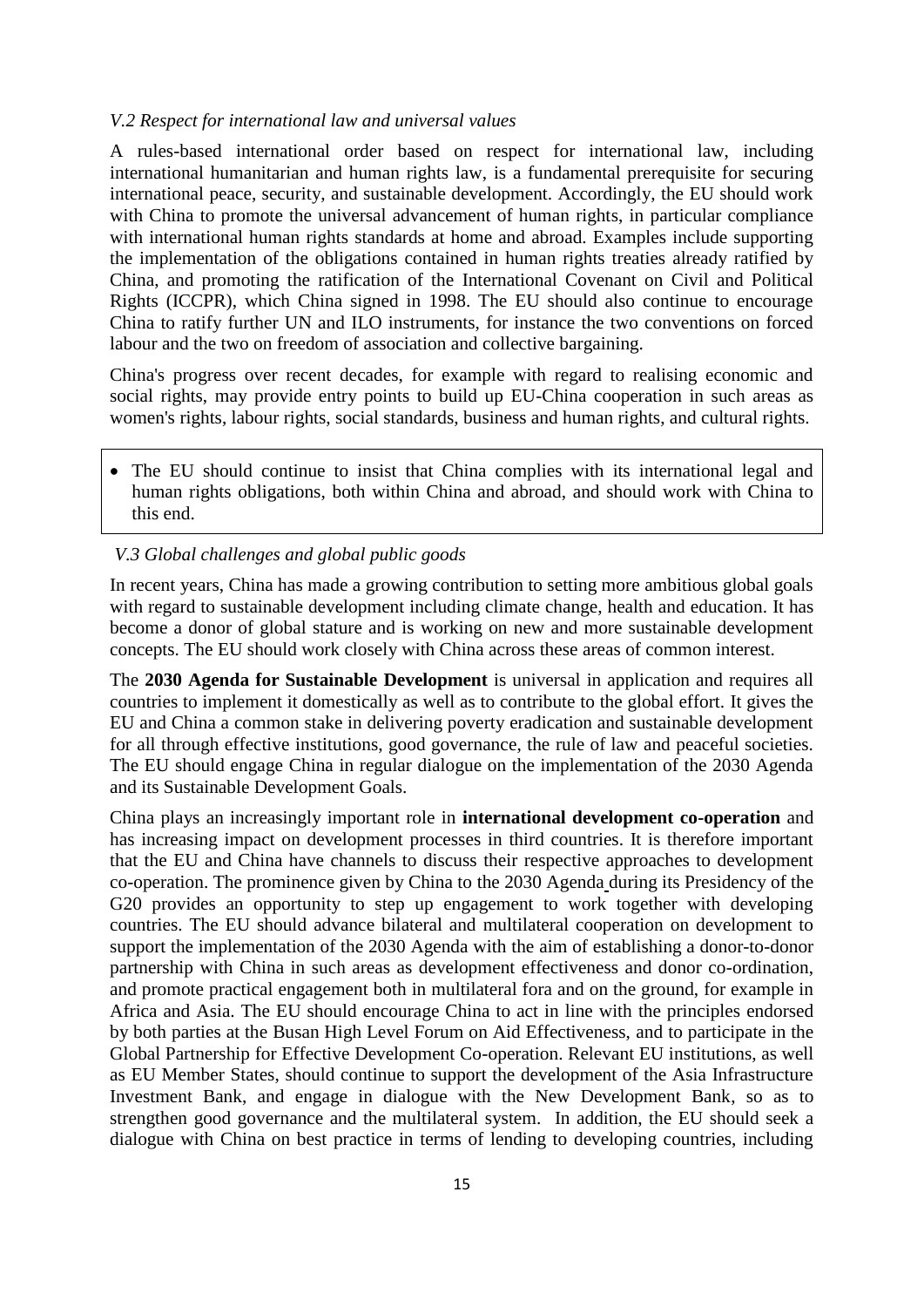aspects such as debt sustainability, environmental and labour standards, and fighting bribery and corruption.

The EU welcomes the leading role played by China, which accounts for about a quarter of the world's greenhouse gas emissions, in the negotiation and early ratification of the Paris agreement on **climate change**. Based on the results of UNFCCC COP21 and the 2015 EU-China joint statement on climate change, the EU should boost its co-operation with China both bilaterally and internationally. The EU should work with China based on the shared commitment to accelerate transition to a low carbon/carbon neutral economy. Joint approaches should be pursued to speed up the implementation of the Paris agreement wherever possible, including the implementation of Nationally Determined Contributions. Outreach to China through EU climate diplomacy should include issues related to the Montreal Protocol (global phasedown of hydrofluorocarbons), the International Civil Aviation Organisation (global market-based measure on aviation emissions) and the International Maritime Organization (curbing maritime emissions). The EU should continue to support China on emissions trading in view of its plans to roll out a nation-wide system in 2017. Enhanced dialogue should be sought in areas such as climate policy-making and emissions modelling, low-carbon cities, low carbon technologies, carbon capture and storage, adaptation, and climate resilient investments. The innovative recommendations of the G20 Green Finance Working Group should be implemented wherever possible.

The EU and China are both net energy importers and have a common interest in transparent, well-regulated and open energy markets to ensure improved energy security. To this end, the EU should work together with China towards a more modern, inclusive and effective global **energy** architecture, and continue to support increased engagement by the International Energy Agency with China with a view to promoting collaboration on energy security, energy data and statistics, and energy policy analysis. The EU should also seek to co-operate with China on transparency, standards and regulation in the energy sector, including with regard to energy infrastructure projects in third countries, and support domestic energy reforms including energy efficiency, energy sustainability and resource efficiency. Opportunities for joint research and development of clean energy technologies should be pursued.

China faces huge **environmental challenges** in terms of air, soil and water pollution. For the sake of its own interests, in particular to reduce problems from China's massive and unsustainable resources use, EU know-how can help support China's efforts to develop the appropriate policies and regulatory frameworks to move towards a green, low carbon and circular economy. This will involve applying green scientific and technological solutions which help to bring environmental and economic benefits to both sides. The EU should share best practices on environmental governance, the management of air, water and soil resources, waste management, and the phasing out of dangerous chemicals, as well as on the implementation of international environmental agreements and standards. Co-operation on water issues, not least through the EU-China Water Platform, should be reinforced. The EU should strengthen co-operation with China to tackle global concerns such as deforestation, illegal logging, and wildlife trafficking which, through its links to corruption and organised crime, undermines sustainable development, biodiversity and good governance.

The EU should also work with China to improve **ocean governance**, not least by combatting illegal, unreported and unregulated fishing, and should encourage China to ratify the UN Fish Stocks Agreement and the FAO Port State Measures Agreement.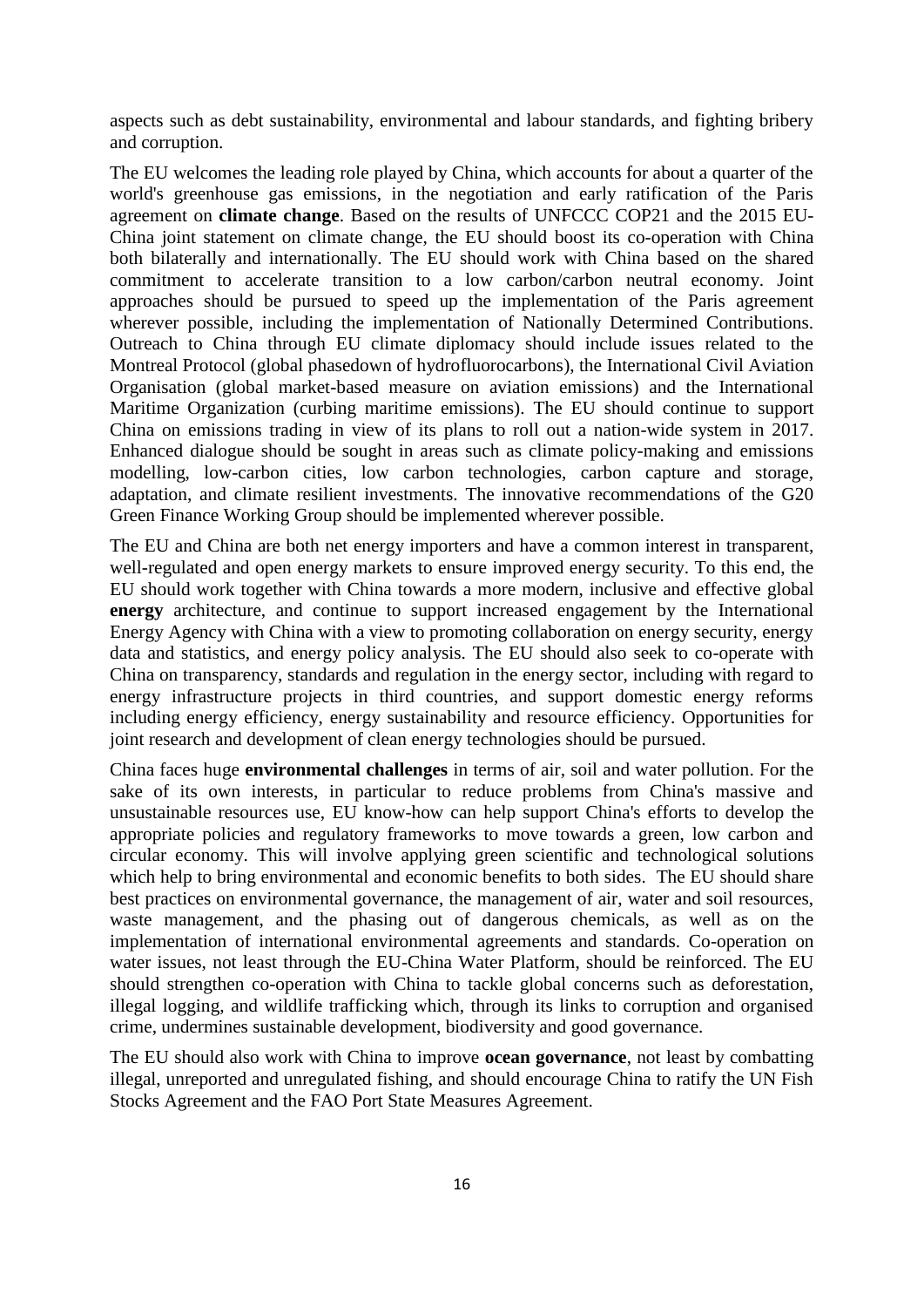The EU should also encourage China to play a more engaged and active role in developing policies to fight the spread of antimicrobial resistance and to support a global strategy to tackle this serious **health** threat.

- An enhanced EU-China development dialogue should be launched.
- The EU should capitalise on China's commitment to tackling climate change by reinforcing partnership in this field at both bilateral and multilateral level.
- The environment is now a top Chinese policy priority, as recognised by the latest Five Year Plan. The EU should build on this to create a positive common agenda in areas such as tackling air, water and soil pollution, the circular economy, sustainable management of ocean resources, and fighting threats to habitats and biodiversity.
- The EU should seek to work more closely with China on fighting antimicrobial resistance.

## **VI. A MORE JOINED-UP APPROACH TOWARDS CHINA**

Dealing with such a comprehensive strategic partner as China requires a "whole-of-EU" approach which links up the activities of the Commission, EEAS and other EU institutions in a coherent way with what EU Member States are doing. Member States should reinforce agreed EU positions in their bilateral relations with China, while the Commission and the EEAS should ensure that Member States are made aware when EU interests need to be safeguarded. The Commission and the EEAS should work closely with the European Parliament, which has shown itself to be a strong advocate of effective EU policy-making towards China.

The EU should pursue an ambitious agenda of co-operation with China. Mutual economic and commercial interests are strong but should not prevent the EU from upholding its values in its relations with China. China's needs are as great as ours and failure to cooperate also brings adverse consequences for China.

The EU must therefore project a strong, clear and unified voice. EU coherence and cohesiveness is vital on the big policy choices and on the maintenance of the rules-based international order. The EU should seek to build trust and co-operation with China based on shared interests. However, EU-China relations must also deal with the reality that China is a one-party system with a state-dominated model of capitalism.

The EU should work to find linkages across different policy areas and sectors in order to exert more leverage in pursuit of its objectives. Good cross-sectoral co-ordination is required in order to ensure that immediate sectoral interests are put behind the greater good.

EU-China Summits and the EU-China High-Level Strategic Dialogue, High-Level Economic and Trade Dialogue and High-Level People-to-People Dialogue should be used to their full potential as platforms to deliver cross-cutting strategic orientation on political, economic and trade issues, to encourage greater pluralism in contacts, and to facilitate synergies and tradeoffs between the many facets of the EU-China relationship at the highest level.

Active use should be made of the available EU co-ordination mechanisms, both in Brussels and locally in Beijing. As a complement to work on reinforcing the EU-China partnership, the Commission services, EEAS and Member States should also strengthen scenario-based planning in order to act in a quicker and more cohesive manner when required.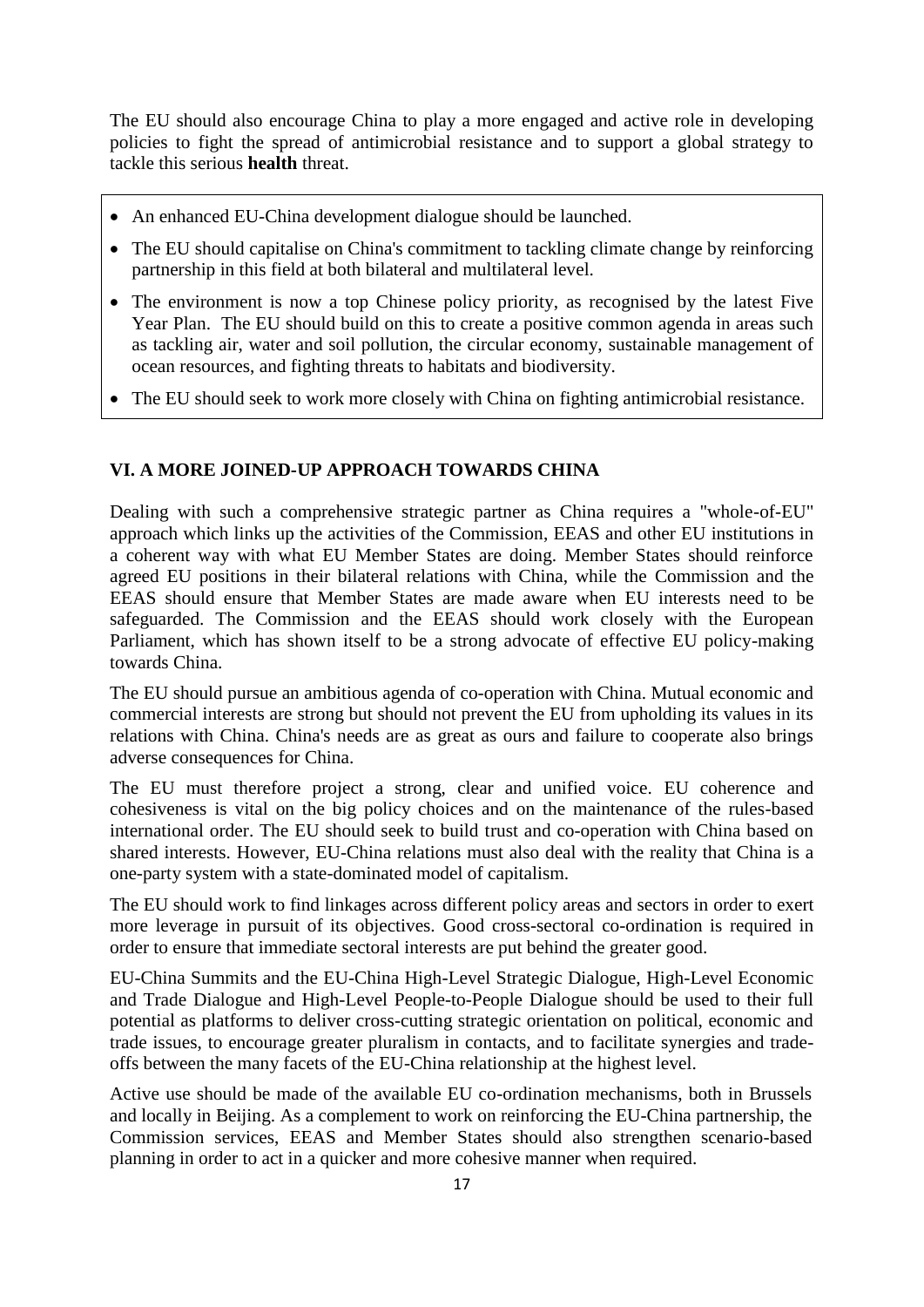The number and variety of EU-China dialogues is a sign of the diversity and vitality of EU-China relations, but carries the risk that efforts may be fragmented or dissipated. The EU and China are engaged in almost one hundred dialogues and workshops in a typical year. A more rigorous prioritisation is required and resources should be concentrated in the first instance on top order priorities. The EU should regularly review the outcomes of these dialogues in order to ensure that they contribute effectively to the EU's overall objectives and are streamlined where necessary. Priorities such as achieving a level playing field should be mainstreamed.

The first joint assessment of the implementation of the EU-China 2020 Agenda took place in Beijing in April 2016. Yearly implementation reviews should continue at senior officials' level, with a reporting link to the EU-China summit.

The EU's Partnership Instrument, Development Co-operation Instrument, Horizon 2020, "Erasmus +" and other relevant sources of EU funding should be used more strategically to promote EU interests concerning China. Public diplomacy should be boosted line with EU priorities. Cultural exchanges and co-operation should also be further encouraged.

The EU should network its analytical resources so as correctly to assess the motivations of Chinese policy and capitalize on opportunities to strengthen EU-China relations. Current contacts with China at all levels, Party, government, legislators and society, should be improved, as well as reaching out via the full panoply of  $21<sup>st</sup>$  century media to future generations of Chinese leaders in all fields.

- Dealing with China requires a comprehensive approach to ensure maximum impact.
- Member States should reinforce agreed EU positions in their bilateral relations with China, while the Commission and EEAS should ensure that Member States are made aware when EU interests need to be safeguarded.
- Annual EU-China summits and high-level dialogues will set the objectives and priorities to implement the common strategic agenda. Yearly implementation reviews of the EU-China 2020 Agenda should take place at senior officials' level, with a reporting link to the EU-China summit.
- The EU will work with China to assess the effectiveness of the many joint dialogues and seek to streamline them where necessary in line with EU priorities.
- Active use should be made of the available EU co-ordination mechanisms in order to promote EU unity.
- The EU should continue to improve its analytical capacity on China and to reach out to future generations of Chinese leaders in all fields.
- The implementation of the EU's strategy on China should be reviewed at regular intervals in the appropriate formations of the Council. The EU should be prepared to update its approach as and when the underlying assumptions change.

#### **VII. NEXT STEPS**

The Council is invited to endorse the elements proposed in this Communication. Specific recommendations for follow-up will be made in the following areas: